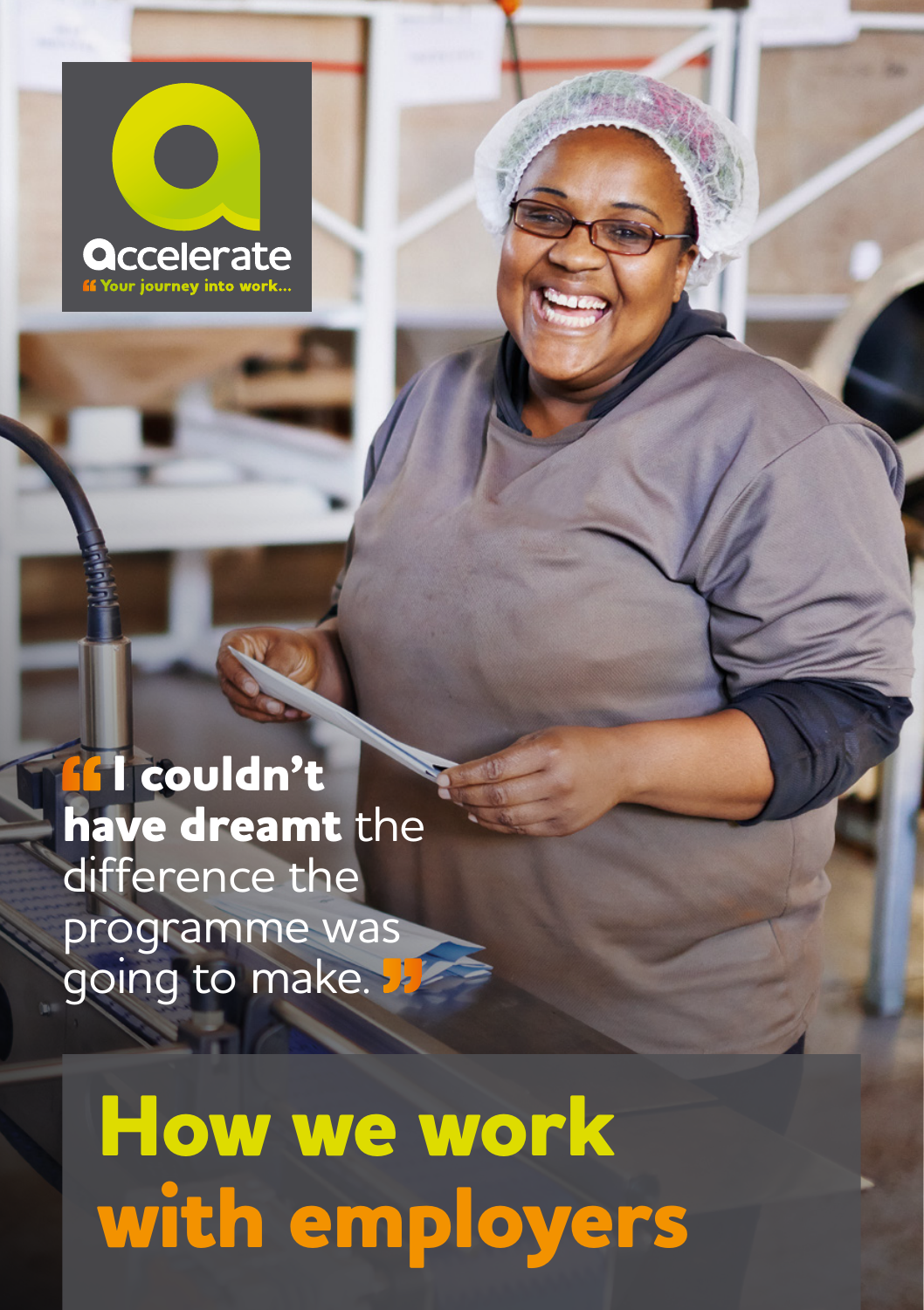**Accelerate is a partnership of organisations focused on improving the employability of people in Coventry and Warwickshire who are furthest from the labour market because of personal or practical barriers to employment.** 

Our aim is to provide 900 people with tailored support to improve their skills, overcome difficulties and support them into meaningful and sustainable jobs.

Many Accelerate participants have updated their skills and are now seeking a supportive workplace to gain experience, increase their confidence and start (or re-start) their working life.

#### **How your company can Accelerate job prospects**

- Offer work experience placements
- Offer work trials (try out a potential employee before offering them a job)
- Advertise your job vacancies with Accelerate

### **Stacey's story...**

Four years ago, Stacey was studying to become a nurse with Coventry University when she was struck down with a virus that took both her kidneys and nearly all of her vision in just ten frightening minutes.

After receiving support from Accelerate to build her confidence and provide support with writing CVs and interview practice, Stacey has started full-time with Sitel as a customer service representative. **If** I was optimistic that Accelerate could make a difference, but I couldn't have dreamt the difference the programme was going to make in **getting my life back on track**.

## **Connecting you to local talent**

There are many benefits to partnering with Accelerate such as sourcing your future workforce or raising your profile as an employer of choice.



**Fill vacancies** Suitable candidates recommended for interview; boost local employment and your community footprint.



**Work-ready candidates** Motivated and engaged job seekers who receive support through work placements and into paid employment.



**Risk free recruitment** Offer work on a trial basis before appointing staff permanently; reduce recruitment costs.



**Advice and guidance** Free expertise on how to employ, support and promote a diverse workforce; build a loyal and skilled team.